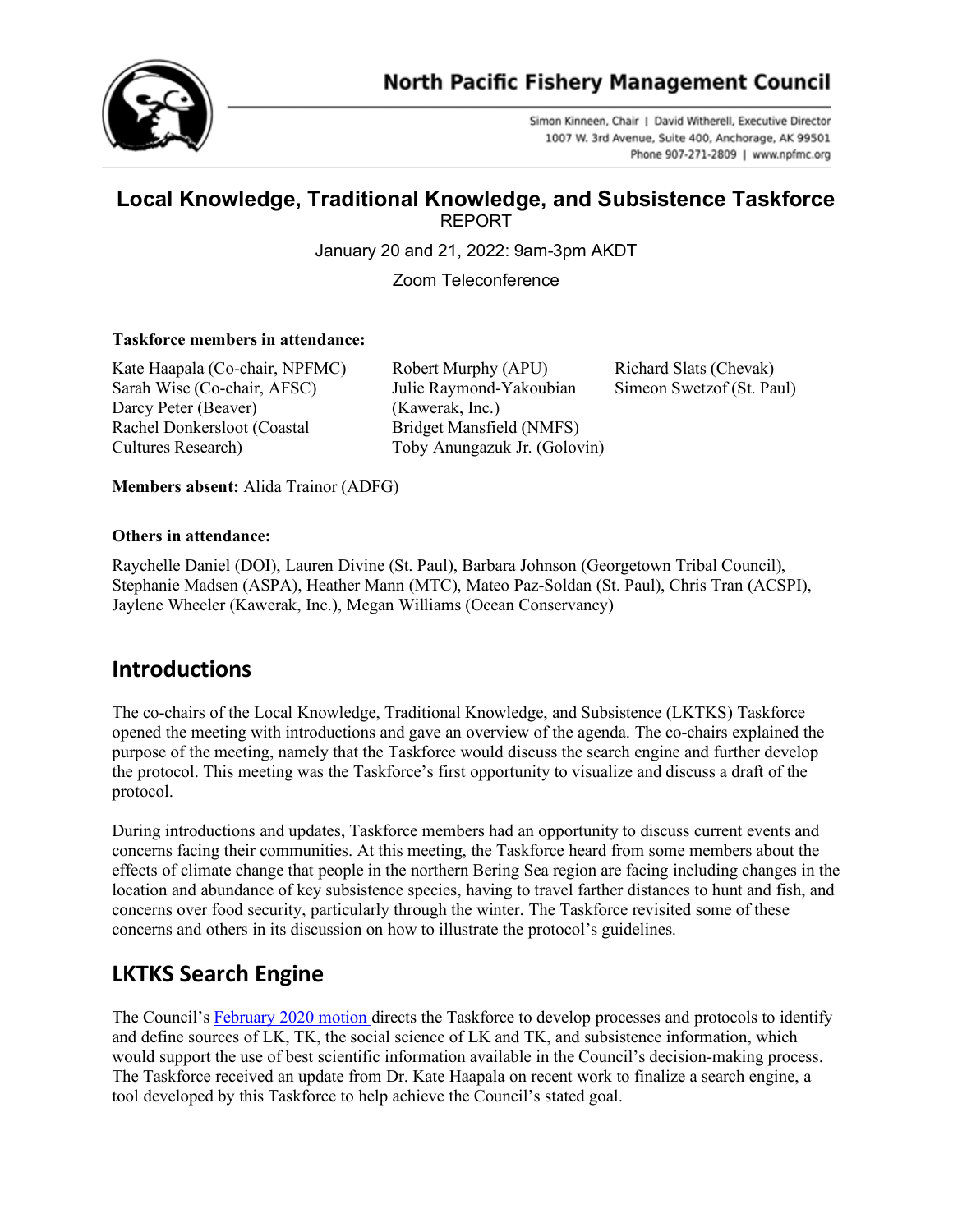Over the last two years, the Taskforce has leveraged its diverse expertise to identify and collate hundreds of sources – scientific articles in peer reviewed journals, white papers, archives, metadata, and other media – of LK, TK, the social science of LK and TK, and subsistence information relevant to Federal fisheries management in the North Pacific into a search engine. <sup>1</sup>A demo of the search engine can be found on the Council's website: [https://lktks.npfmc.org/.](https://lktks.npfmc.org/) This is a publicly available tool that is designed to be refined and evolve over time. After the Taskforce's work is completed, the search engine will be maintained by a designated Council staff member with related expertise.

In general Taskforce members supported the search engine and discussed ways to advertise and popularize this valuable tool (e.g., sharing with Alaska Fisheries Science Center, North Pacific Research Board, Arctic Research Consortium of the U.S., Arctic Council, Interagency Arctic Policy Research Committee, and more). The consensus was the search engine is a great resource for anyone interested in or working with LK, TK, the social science, of LK and TK, and subsistence information linked to the Bering Sea region.

Some Taskforce members discussed the scope of work currently included in the search engine. Various points were discussed including whether it would be beneficial to add foundational methodological references that have moved the field of LK and TK scholarship forward, particularly foundational work on methods for ethically working with Indigenous communities and knowledge systems. Other Taskforce members expressed reluctance to expand the scope of included works beyond those that are geographically or substantively linked to the North Pacific and/or fisheries management. In general, the effort to collect LK, TK, the social science of LK and TK, and subsistence information has focused on pieces that specifically link to the Council's decision-making process. There also continues to be some concern that the Taskforce is meant to provide practical guidance but is not to teach non-social scientists how to conduct social science: including broader methodologies may fall into the latter. Ultimately, Taskforce members saw value to including scholarship because the works are foundational, in many cases authored by Indigenous scholars, and do provide valuable perspectives on ethically working with Indigenous communities and maintaining the integrity of these knowledge systems.

Overall, **the Taskforce supports the finalization of this work product and expressed interest in increasing its visibility and ensuring that it is widely known this tool is available**.

### **Protocol Development**

The LKTKS protocol provides guidance for analytical staff, researchers, and the Council for identifying, analyzing, and incorporating LK, TK, and subsistence information into the Council's decision-making process. At the January 2022 meeting, the Taskforce reviewed the first draft of the protocol, which builds on the Taskforce's prior work from the November 2020 and March 2021 meetings.<sup>2</sup> The protocol's development has been, and will continue to be, an iterative process to provide multiple opportunities for the viewpoints, expertise, and experiences of every Taskforce member to be shared and included in the final product. The purpose of this meeting was to review the initial draft, identify gaps, and further develop themes and content for each guideline. Below are the key points from Taskforce member's discussion at the January 2022 meeting in no particular order of importance.

<span id="page-1-0"></span><sup>&</sup>lt;sup>1</sup> The Taskforce thanks the graduate and undergraduate students at Alaska Pacific University that supported the Taskforce's search engine work by identifying som[e initial sources u](http://meetings.npfmc.org/Meeting/Details/1403)nder the direction of Dr. Brad Harris and Dr. Bobby Murphy.

<span id="page-1-1"></span><sup>&</sup>lt;sup>2</sup> The reports from each meeting can be found on the [Taskforce's webpage o](https://www.npfmc.org/lktk_taskforce/)n the Council's website. These reports contain important background information and rationale for the protocol's guidelines.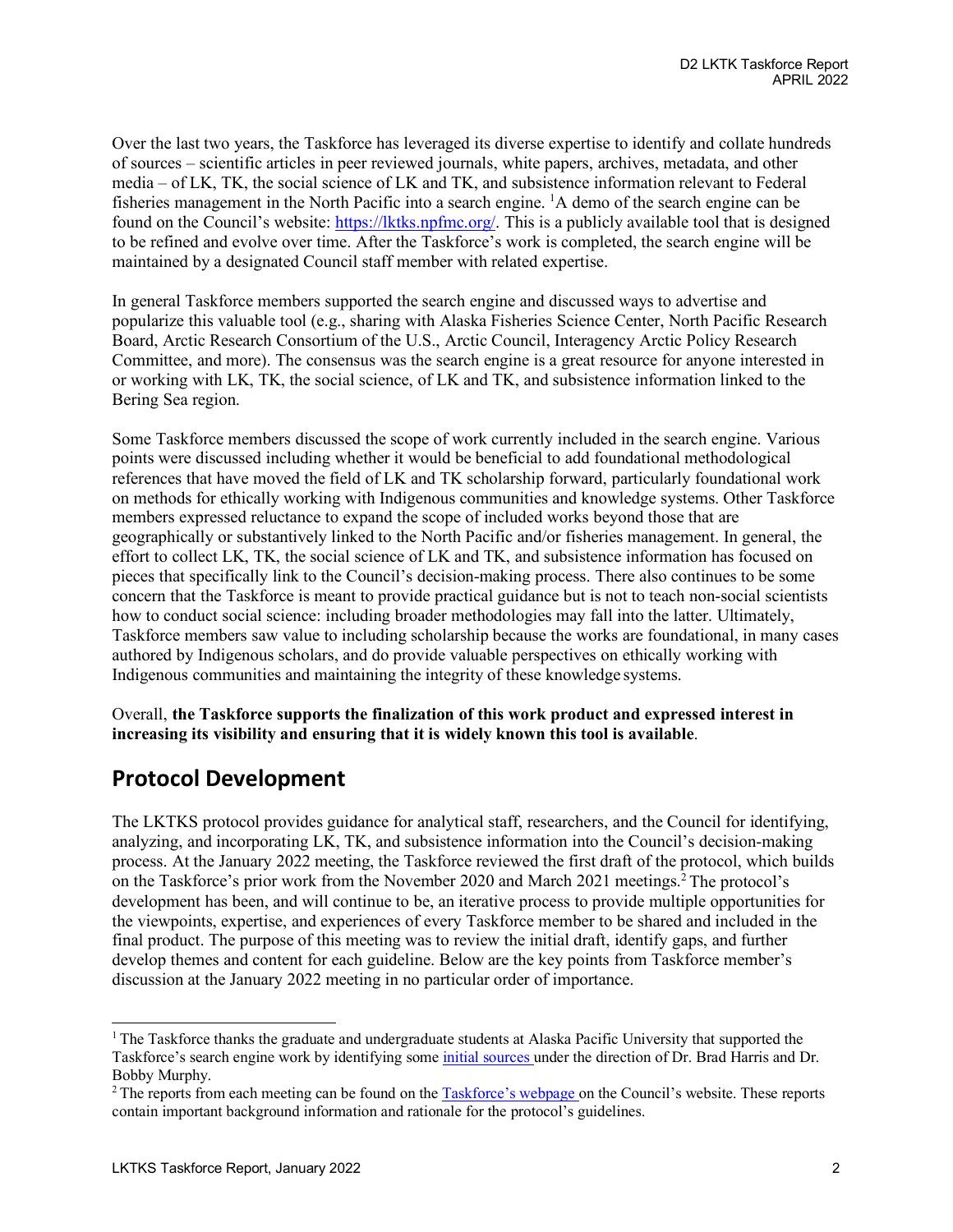The Taskforce discussed the scope of the protocol. The protocol reflects the Council's February 2020 motion which directs the Taskforce to provide guidance for identifying, analyzing, and incorporating, LK, TK, the social science of LK and TK, and subsistence for its decision-making *process*. The Council's decision-making process is multi-faceted, dynamic, and involves close partnerships with stakeholders, Federal agencies, Tribes, scientists, and more. By taking a broad approach, the protocol is intended to be useful for all the key entities in the Council's process (i.e., staff, Council members, Alaska Fisheries Science Center staff, Regional Office staff, and more).

Taskforce members revisited a core part of its work which is considering how to best, and most appropriately, integrate LK, TK, and subsistence information into the Council's decision-making process that heretofore, has relied on western scientific information. This conversation provided an opportunity for all meeting participants to reflect on the Taskforce's work thus far, and it opened the door for a broader conversation on the type of guidance the Taskforce is providing via the protocol. Specifically, there is strong agreement among Taskforce members, and resource management scholarship more broadly, regarding the value of including LK and TK in the suite of information used in Council decisionmaking processes (for more information, see Section 2 of the protocol). There is also recognition that the task of integrating multiple knowledge systems is complex and time consuming. For example, there are numerous challenges including 1) adequately funding related research, 2) allocating the necessary time to build relationships and adequately identify LKTKS information, and 3) having the requisite social science expertise at the Alaska Fisheries Science Center and Council staff, ensuring the willingness and trust among all parties, etc. However, Taskforce members agreed that to do this work well, and to ensure the Council's decision-making processes are informed by the best available science, the integrity of the knowledge system must be maintained. The protocol's guidelines provide a blueprint for how to do this.

Confidentiality emerged during discussion as a theme to be more clearly addressed upfront and throughout the protocol. The Council works in an open, public decision-making process, which does not afford the same protections on information shared, or the identities of those who share information, as other contexts (e.g., university researchers operating under an Institutional Review Board process). People may be hesitant to engage and share information if doing so means they will lose control over how or where that knowledge is used, translated, or interpreted. The Taskforce's discussion highlighted the protocol should more clearly provide guidance on the importance of setting expectations among all participants (e.g., Council staff, researchers, LK and TK holders, etc.), explicitly conveying how shared information will or could be used in the future, being clear about accreditation for information that is shared, and being mindful of Intellectual Property Rights.<sup>3</sup>

Capacity for ethically working with LK and TK holders and subsistence harvesters has been a consistent theme throughout the Taskforce's work. At this meeting, the Taskforce identified different opportunities for capacity building that should be more clearly communicated in the protocol. Throughout this conversation, it became clear there are near-term steps to address capacity issues and long-term steps that will take additional, future planning.

• **Near-term** opportunities include continuing to improve two-way communication between Tribes, communities, and the Council; support for continued participation in trainings (e.g., cultural awareness, Traditional Knowledge, subsistence ways of life, cross-cultural communications, etc.); community visits; knowledge exchanges (e.g., Straight Science talks).

<span id="page-2-0"></span><sup>&</sup>lt;sup>3</sup> For more information see the World Intellectual Property Organization: http[s://ww](http://www.wipo.int/pressroom/en/briefs/tk_ip.html)w[.wipo.int/pressroom/en/briefs/tk\\_ip.html](http://www.wipo.int/pressroom/en/briefs/tk_ip.html)